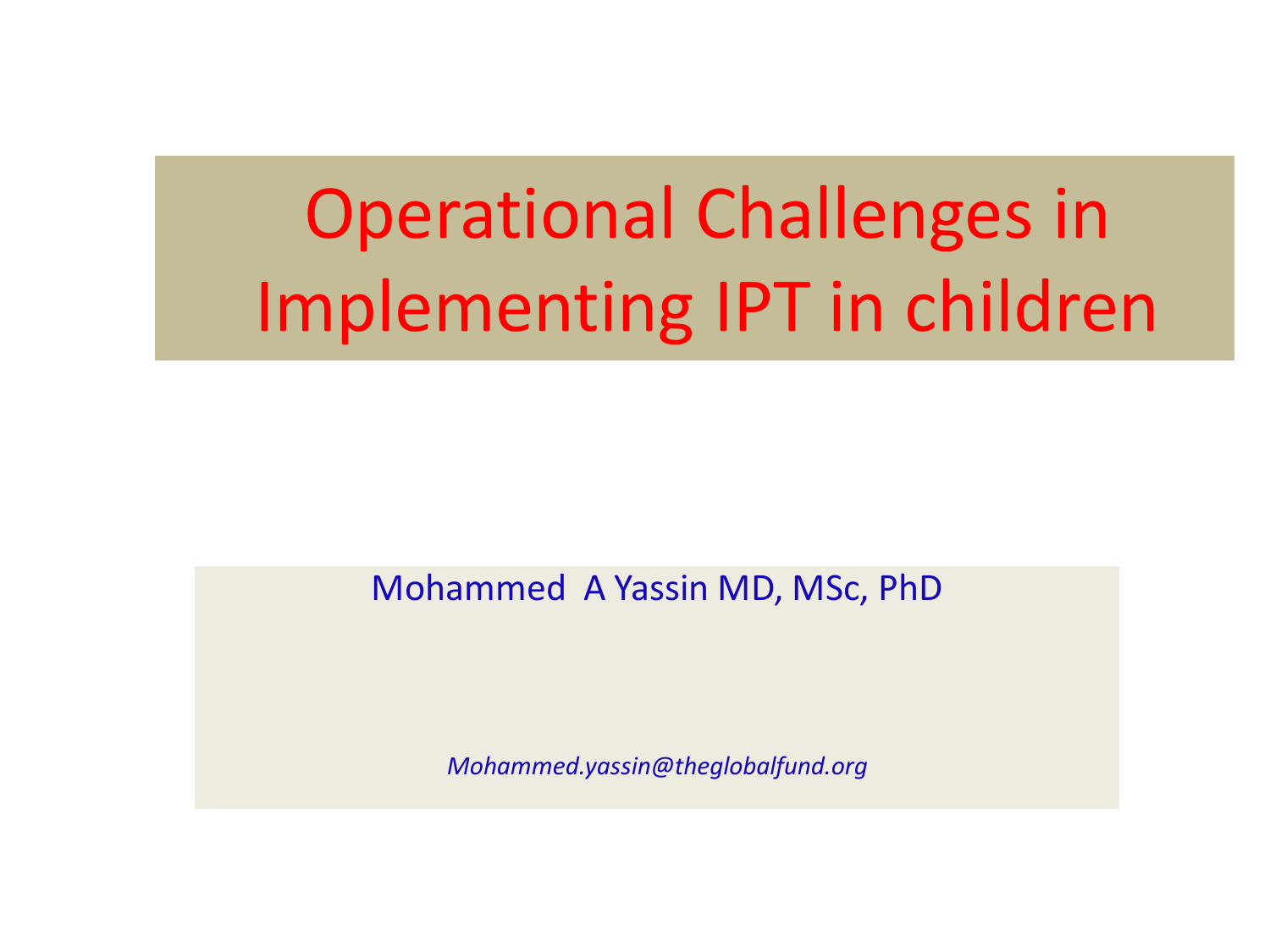# **Outline**

- **Introduction**
- Operational challenges in implementing contact investigation and IPT in children
- **EXPERIERGE FROM Cohort study in Hawassa, Ethiopia**
- **Innovative Community-based TB diagnosis, prevention and treatment** 
	- **TB REACH Ethiopia-LSTM project**
- **■** Discussion/Recommendations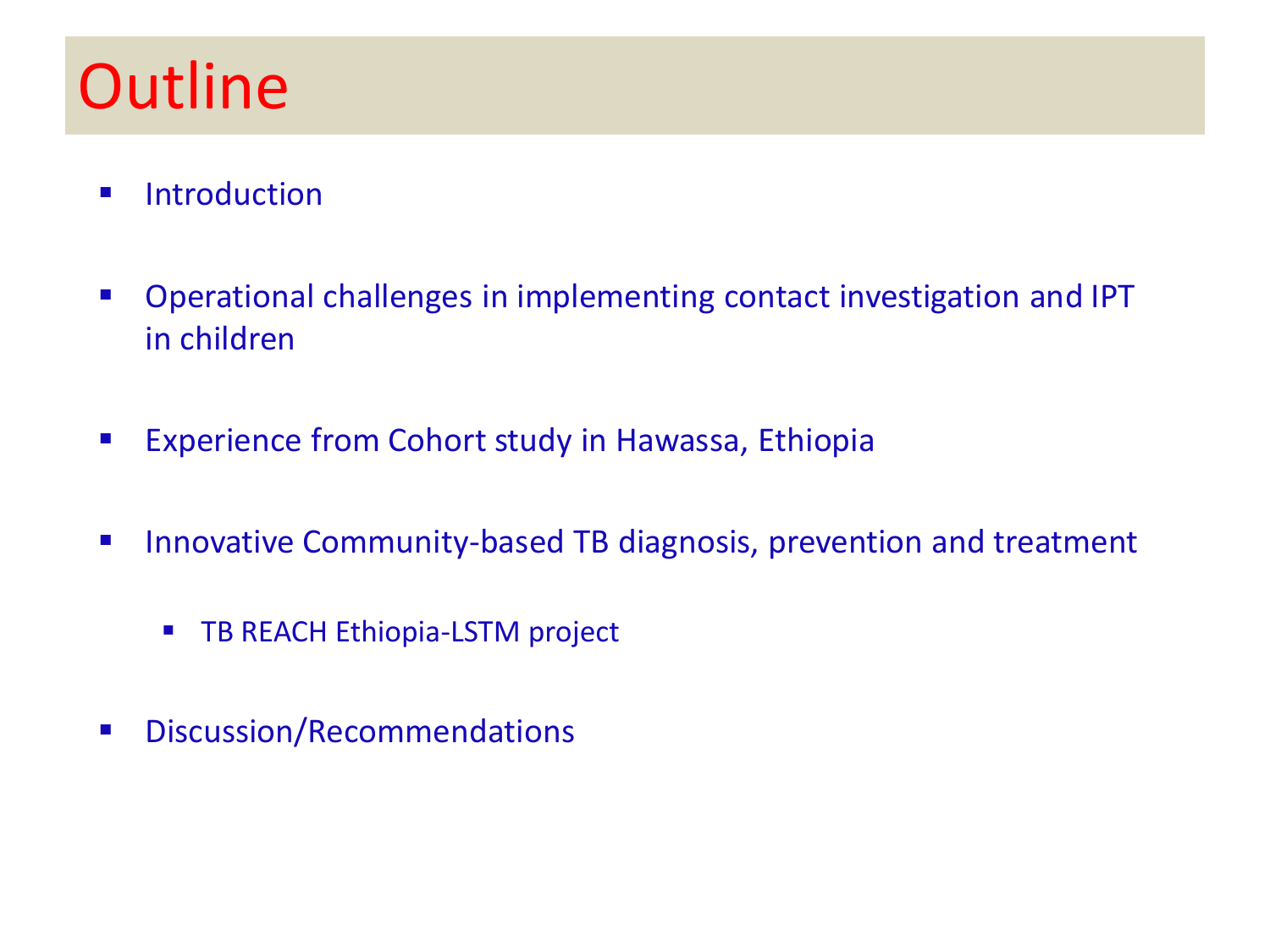## Introduction

- Children in contact with infectious TB cases are at a higher risk of infection and progression to disease.
- **IFT** IPT is effective in preventing TB progression (Smieja et al, 2000)
- WHO and most NTPs recommend contact screening and provision of IPT for asymptomatic children age <5 years (WHO, 2006)
- However, contact screening and IPT provision are often overlooked (CTWG, IJTLD, 2007)
- The gap between policy and practice related to contact screening and IPT is significant especially in developing countries (Hill et al, 2011)
- The implementation of contact investigation and IPT encounters multiple challenges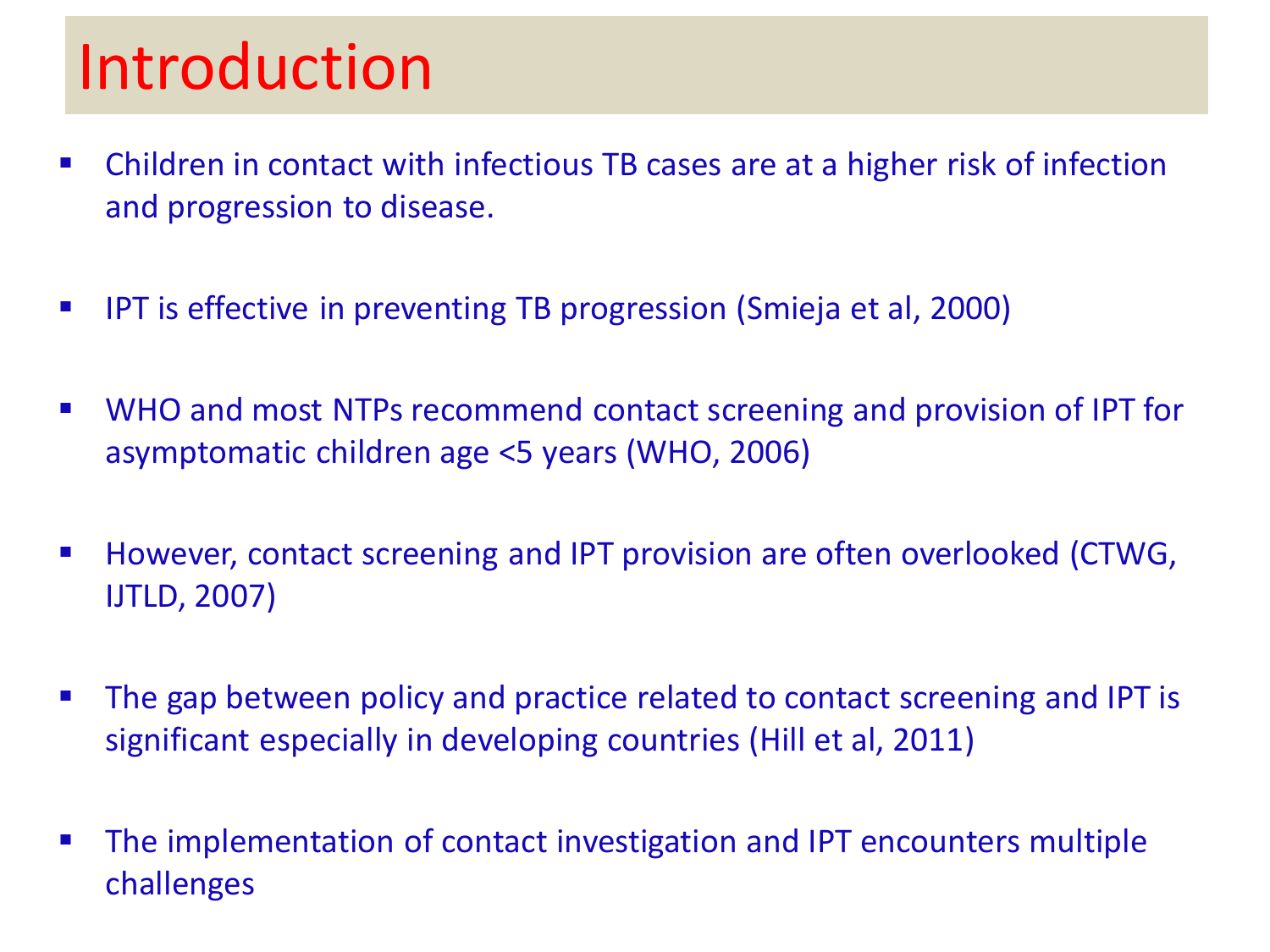# Operational challenges

#### **1. Contact screening**

- **NTPs recommend contact screening** but most don't implement it
- Those implementing, ask index cases to bring their contacts ("passive" approach)
- Often staff don't inform index cases to bring their contacts
	- Lack of awareness
- **Majority of index cases who are** informed don't bring their contacts
	- **Perception and awareness of** parents about the advantages of screening
	- Limited access especially for rural communities (Pothukuchi et al, 2011)

#### **2. IPT initiation and Compliance**

- IPT related recording and reporting often don't exist
- **Very few children initiate IPT**
- Even active tracing didn't improve IPT uptake significantly (Zachariah et al, 2003)
- Compliance is very poor and/or not documented
- Perception of staff about risk of drug resistance
- Frequent shortage of drugs
- Awareness of parents about advantages of IPT is inadequate
- limited access to the services especially for rural communities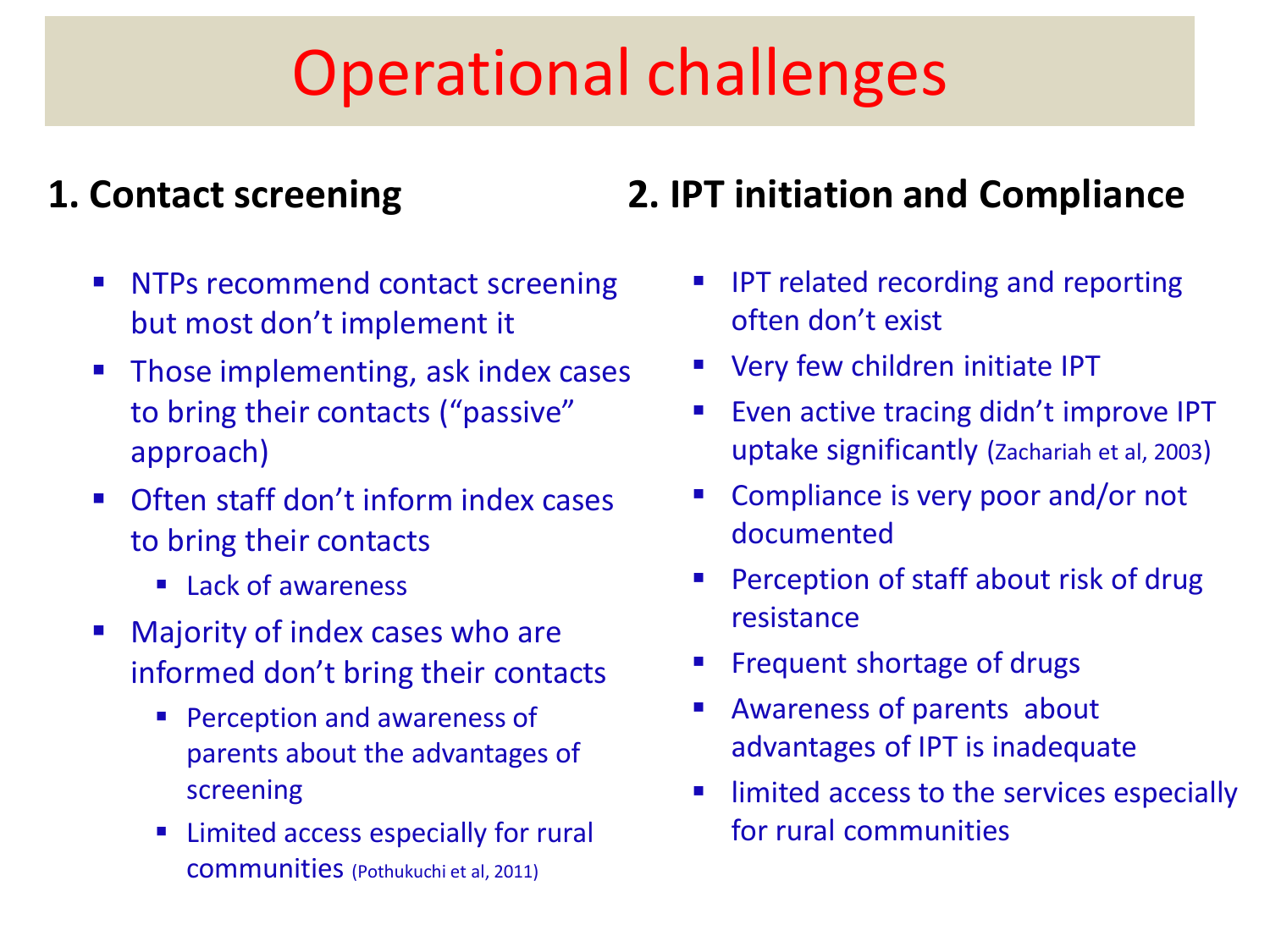### Contact investigation and IPT

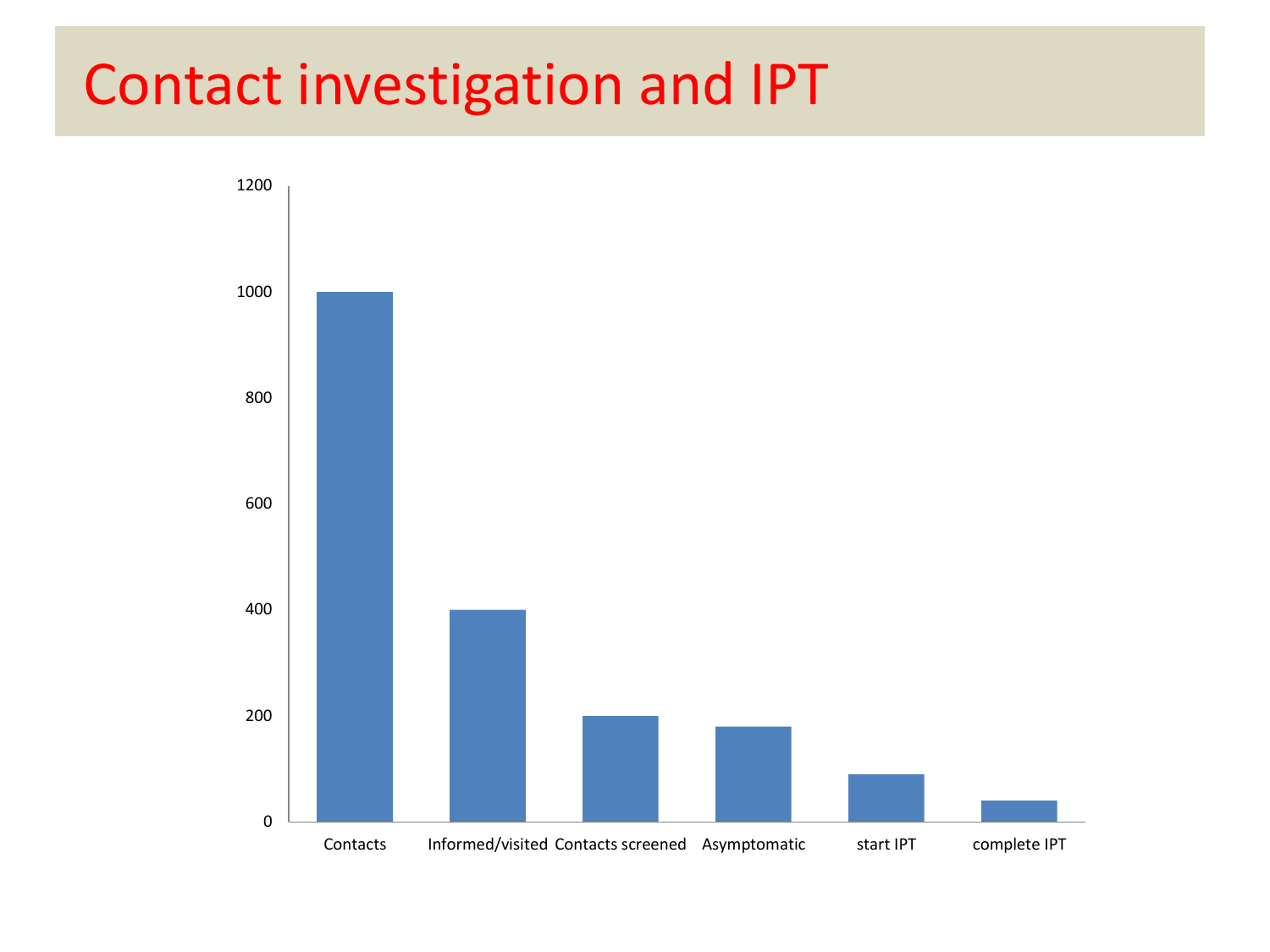## **Opportunities**

- TST and CXR should be used for screening wherever available, but their unavailability shouldn't preclude contact management
- Clinical assessment is sufficient to decide initiation of IPT for children with no symptoms (http://whqlibdoc.who.int/hq/2006/WHO\_HTM\_TB\_2006.371\_eng.pdf)

- Concern about risk of INH resistance and reluctance to offer IPT
- However, review of 13 IPT trials with over 35,000 participants showed low risk of resistance (RR 1.45, 95% CI 0.85-2.47)



INT J TUBERC LUNG DIS 11(1):12–15, 2007

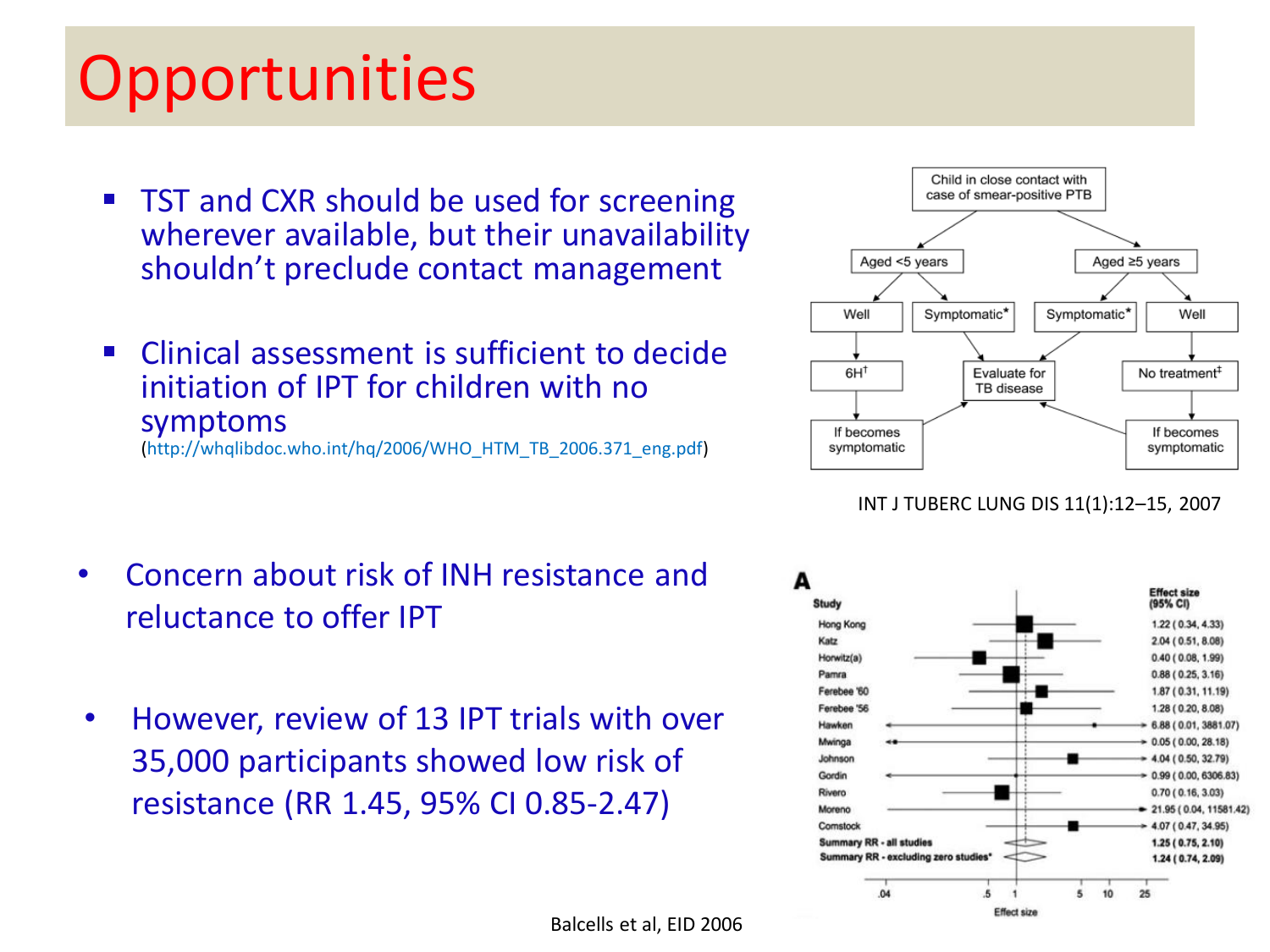### Cohort study in Hawassa, Southern Ethiopia

We have conducted a cohort study between 2007-2010 among children in contact with TB cases to determine compliance to IPT and TB progression

- Smear-positive cases were identified in 3 health facilities and their houses were visited and mapped by GPS
- IPT started for children <5y old as recommended by the NTP
- 184 (82 age < 5y and 102 age ≥5y) children in contact with 83 index cases were followed for a median period of 24 months
- 46% of the children age <5y and 67% age ≥5y had TST ≥10mm, 12% and 9% were HIV positive respectively
- 82 children age <5y initiated IPT and were followed monthly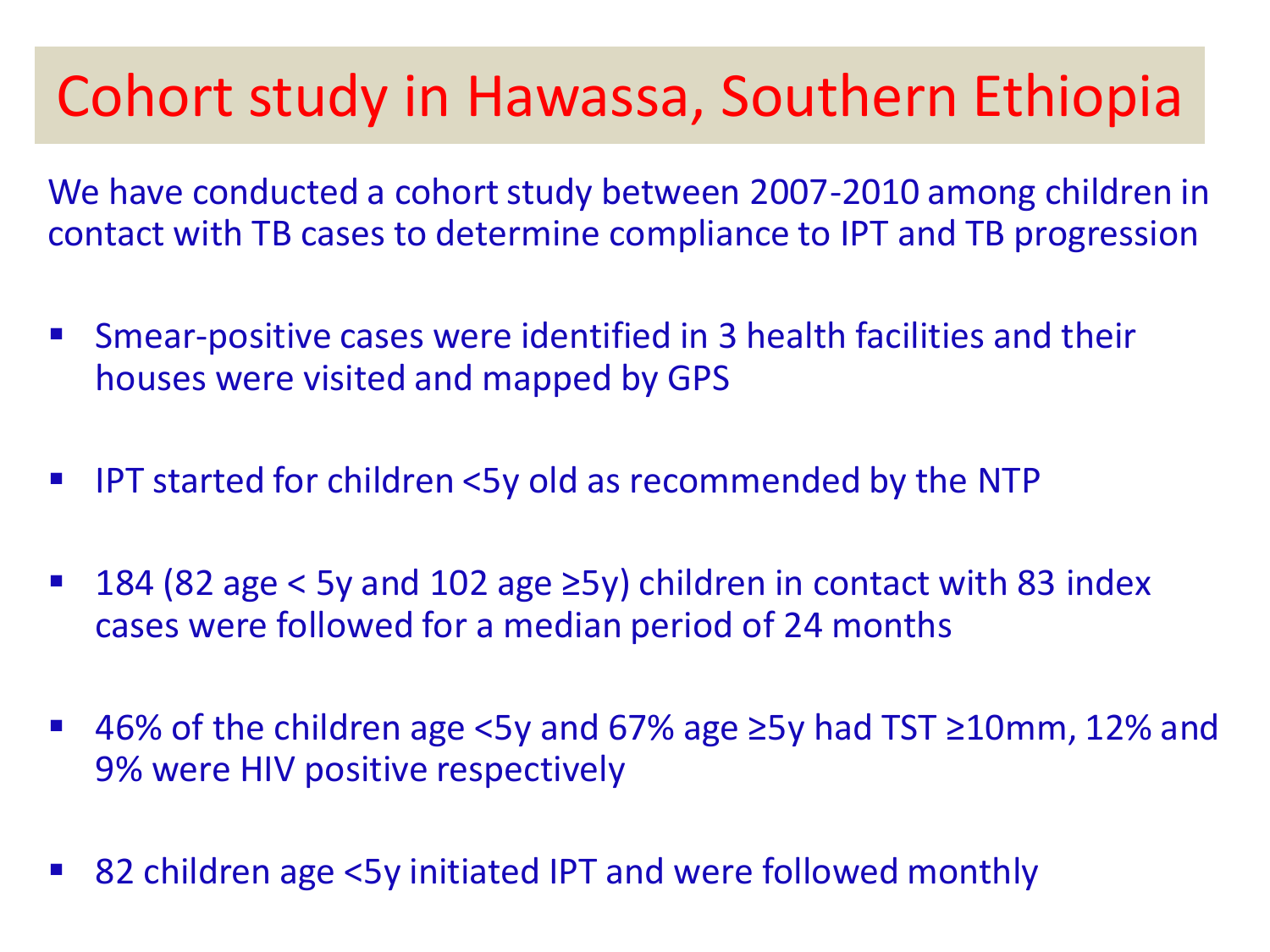# …Cohort study

- 27 took INH for at least 4 months and only 10 (12%) completed the 6month course
- The main reason for interrupting IPT was that parents thought drugs were not necessary for their healthy children
- None of those who initiated IPT developed active TB during follow-up
- While 11% (11) children age >5y who didn't receive IPT developed active TB. None of these children were HIV positive
- Risk of developing active TB among children in contact with smearpositive TB is high even without HIV infection and IPT reduces this risk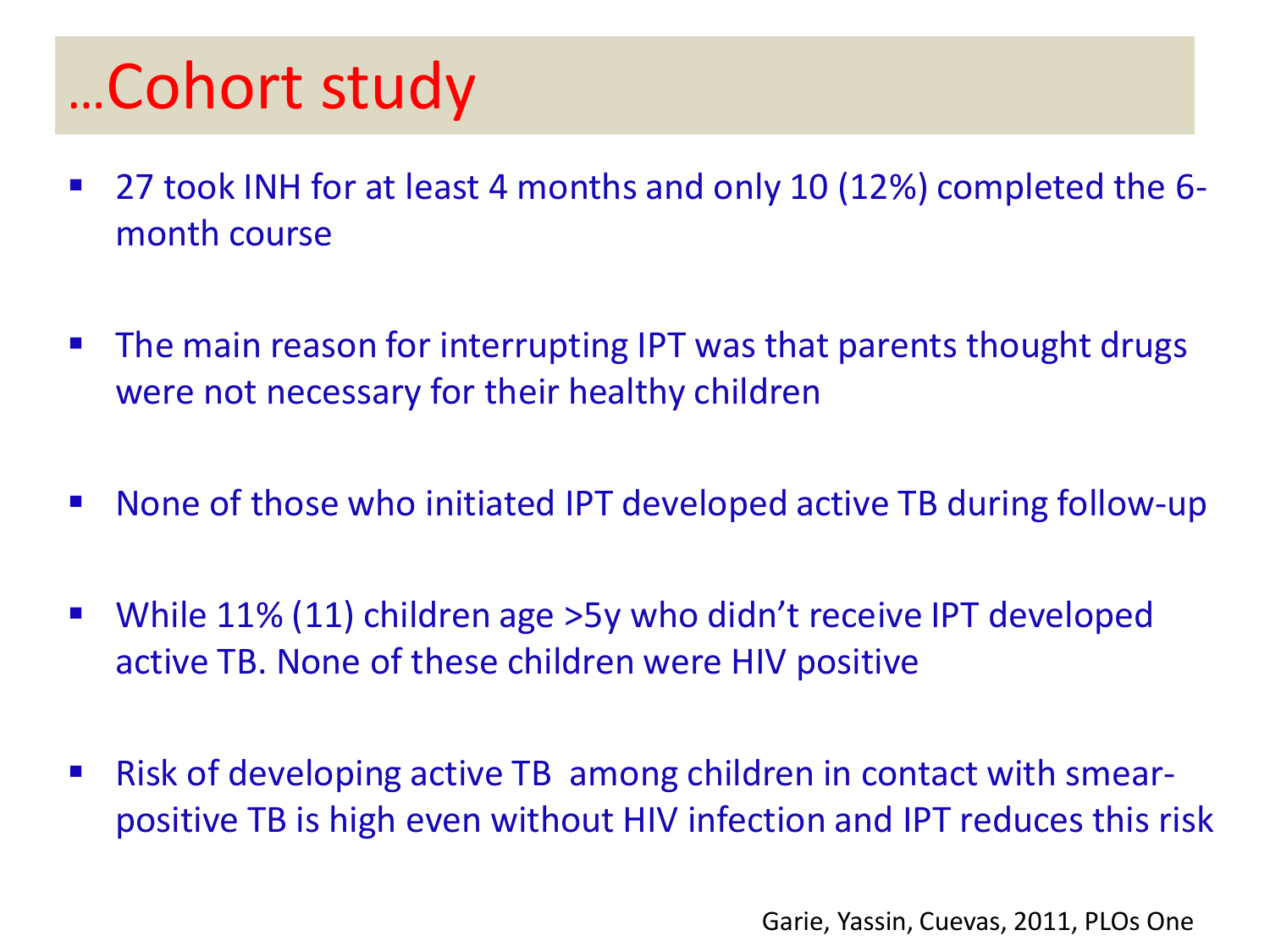## Innovative community-based interventions for improved TB control in Ethiopia

### TB REACH Ethiopia-LSTM project

Aim: to improve TB case detection and treatment outcome among rural population by introducing a community-based approach and engaging HEWs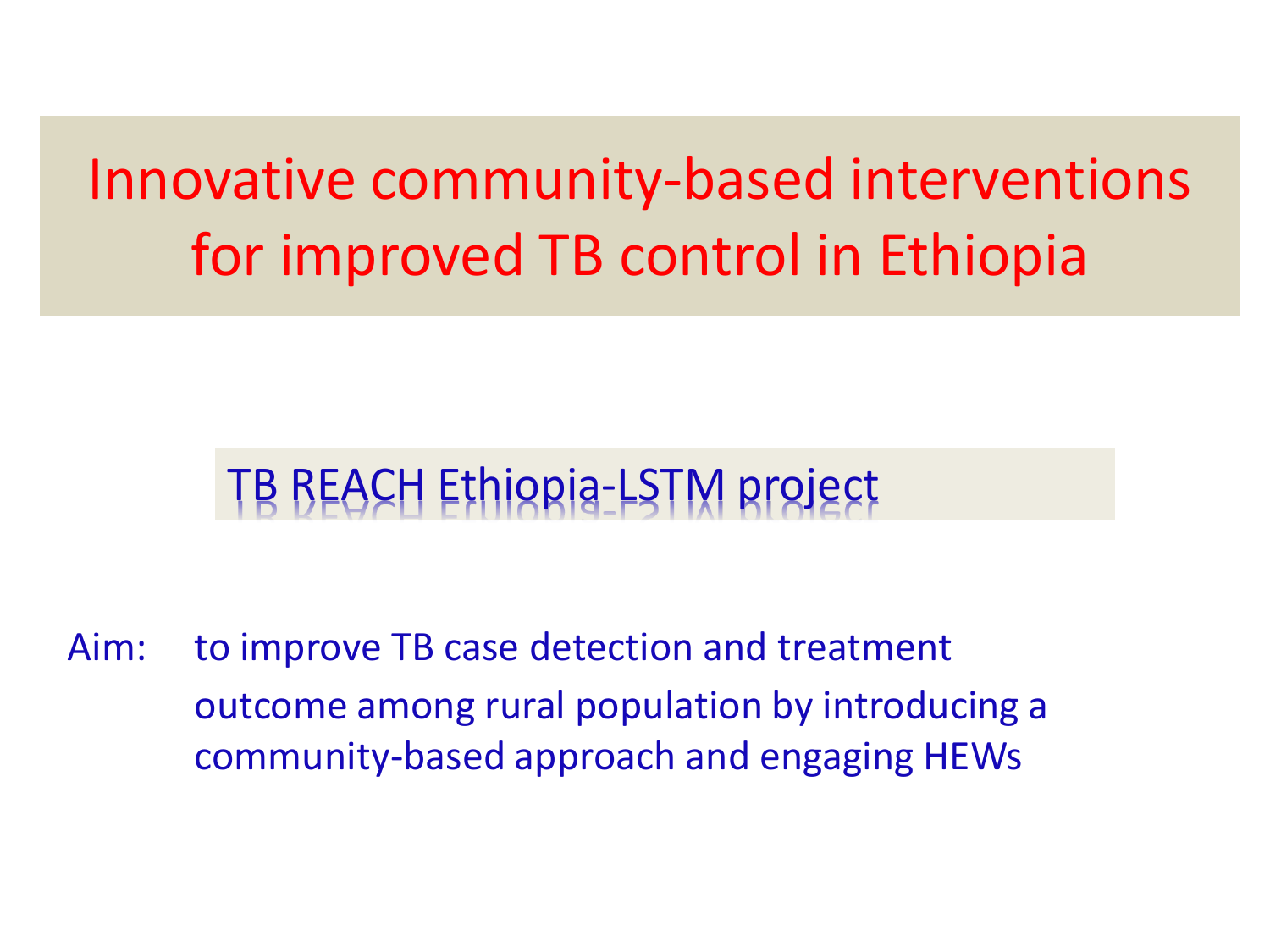## Activities



Awareness creation workshops were conducted at all levels and attended by over 1,200 political/community/religious leaders, stakeholders, health personnel & ex-TB patients



Training of staff involved in the project – HEWs from 524 *kebeles*, 300 health centre staff, TB focal persons and 19 supervisors



20 LED Fluorescent microscopes were distributed and lab technicians were trained





Regular ACSM activities are conducted in schools, social and religious gatherings and through local radio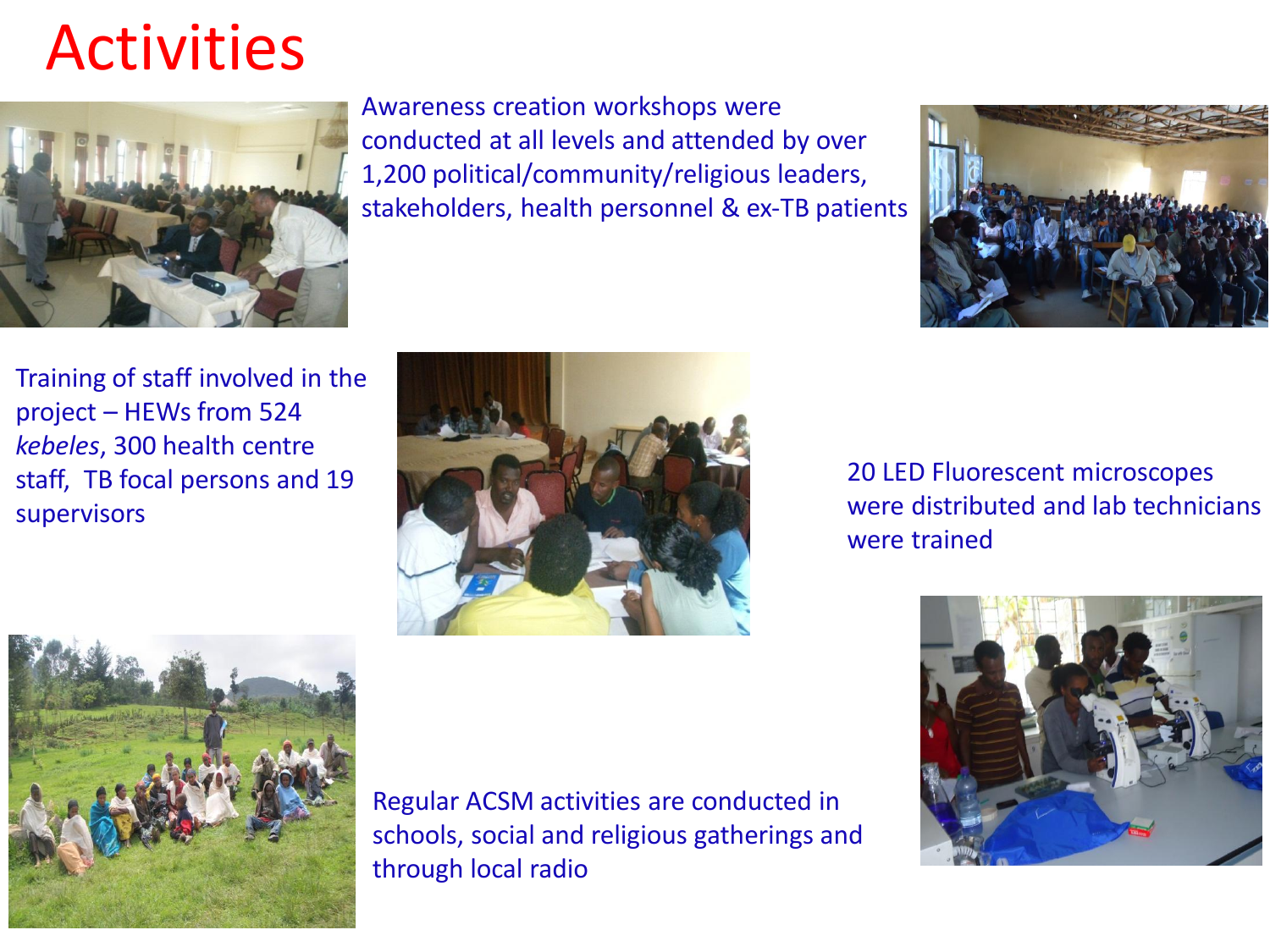

HEWs identify TB "suspects" and collect sputum samples



HEWs **prepare smears** and phone supervisors to collect slides





Supervisors initiate treatment for SS+ in their residences, screen household contacts and initiate IPT



Supervisors collect and submit smeared slides to lab technicians







HEWs support treatment including IPT, report outcome and follow and refer SS- cases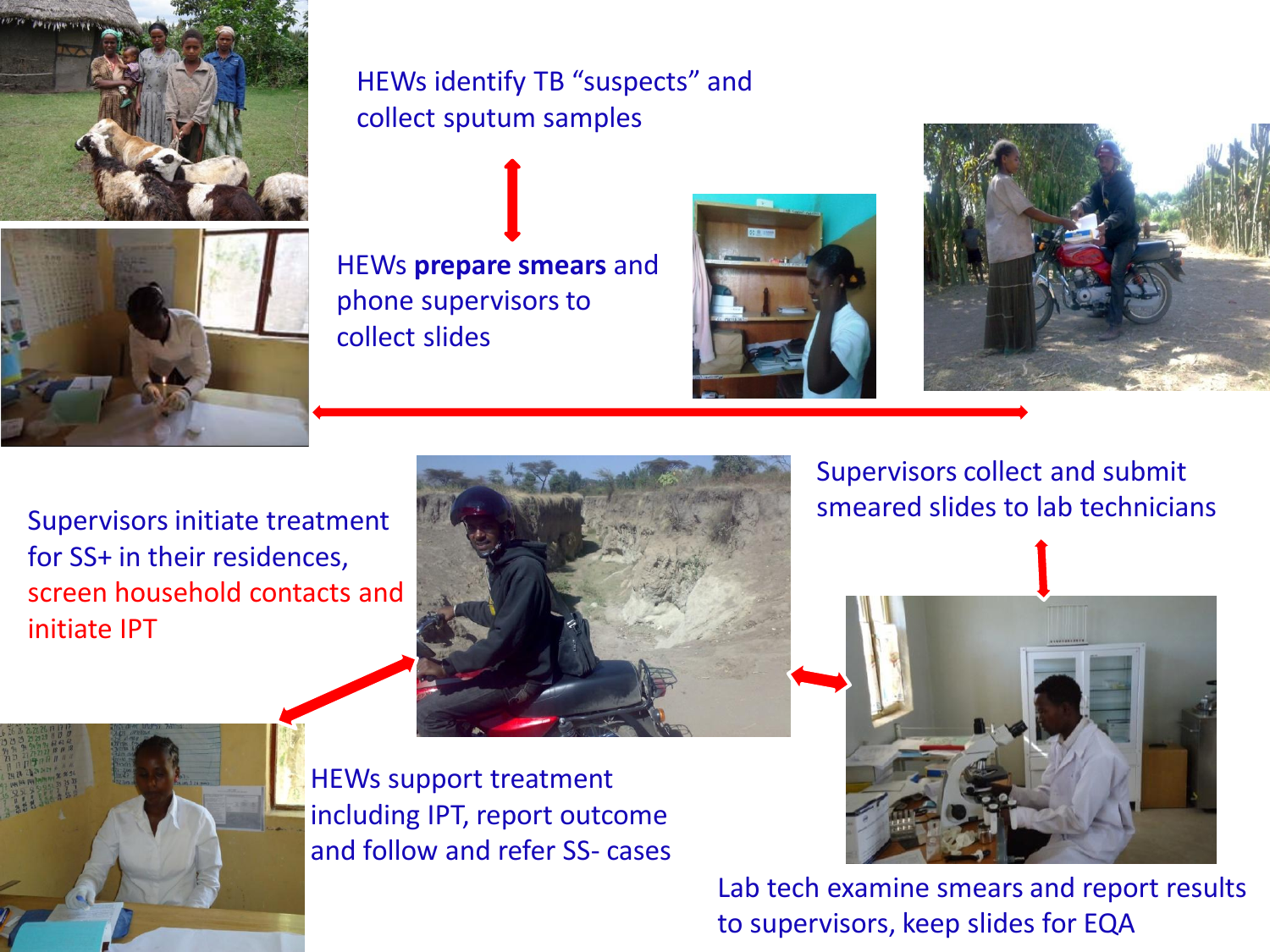## Between Oct-2010 and August 2011

- 33,510 **(60% females)** TB suspects were identified and screened by HEWs,
	- 1,473 (4.4%) diagnosed as smear-positive and initiated treatment (**54%** females)
- Among household contacts visited, 1,150 were symptomatic and **48** were diagnosed as TB and initiated treatment
- 2,283 **(45% female)** patients with smear-positive and 1,420 **(44% females)** all forms of TB were diagnosed and initiated treatment in health facilities
- Smear-positive case notification rate has been doubled during the 1<sup>st</sup> year of the project from the pre-project of **68 to 132 per 10<sup>5</sup> population**
- The new Community-based approach resulted in a higher proportion of females and children being screened and started anti-TB treatment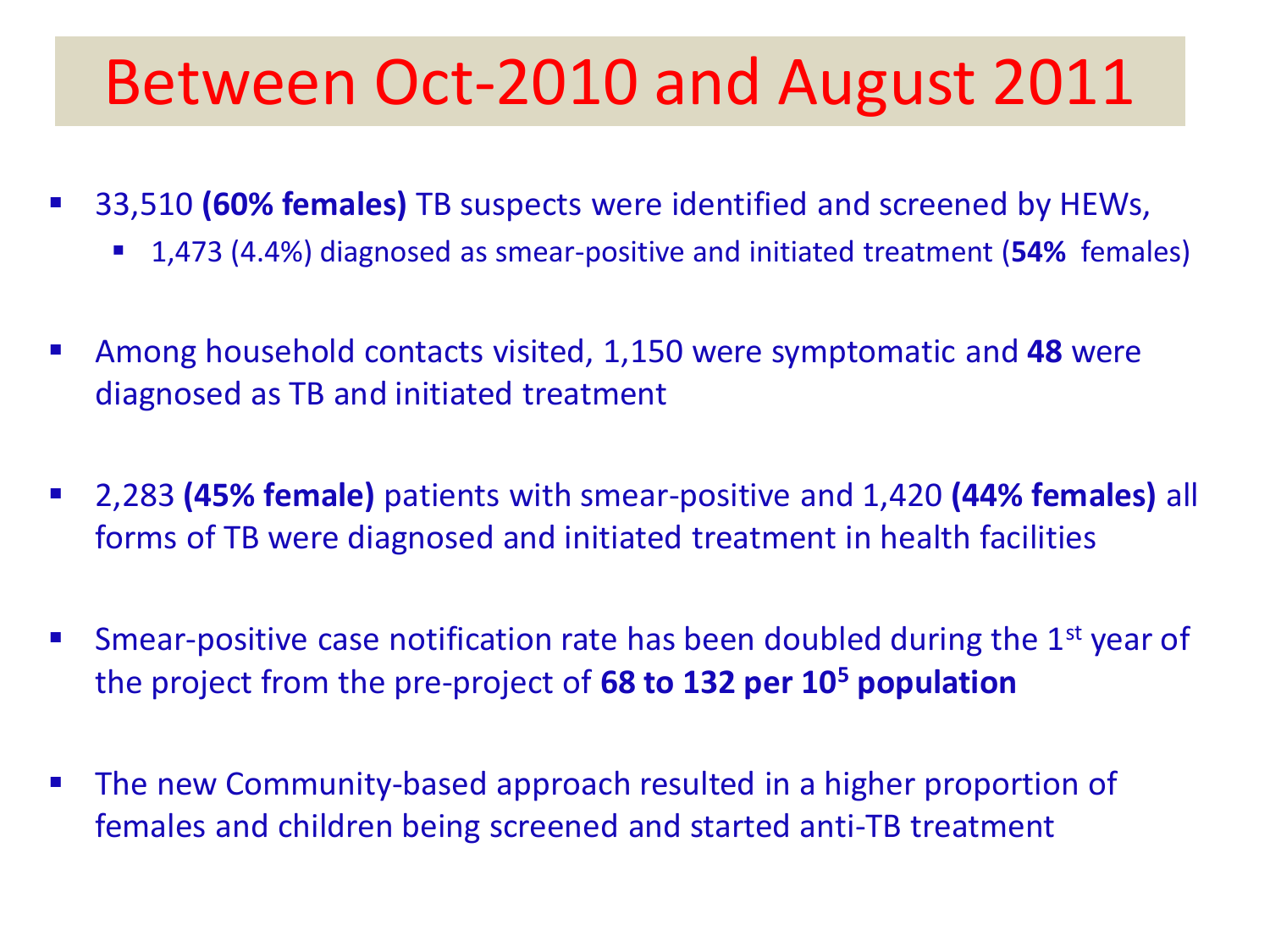#### Trends of TB case notification before and after the initiation of the new community-based approach

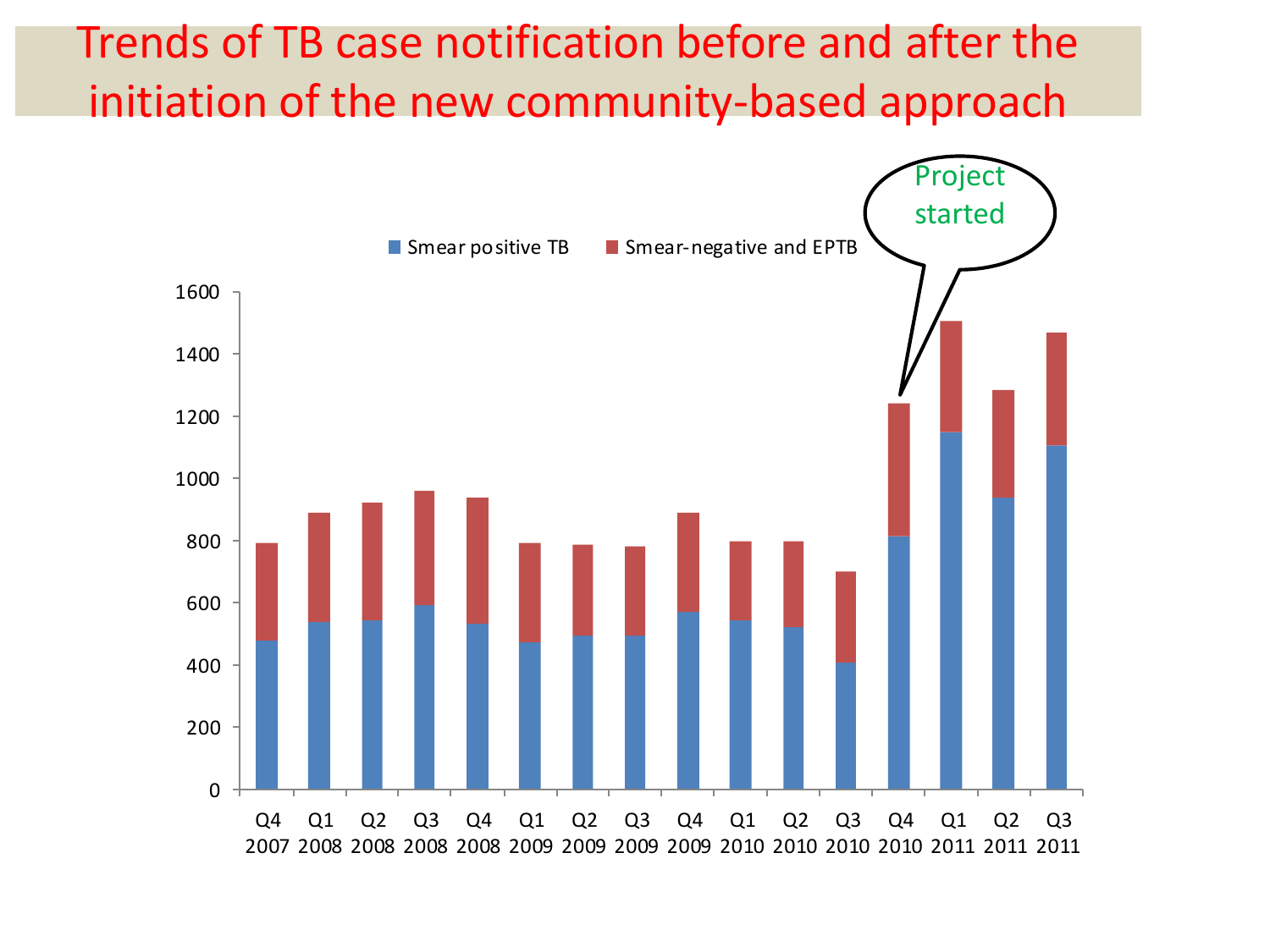#### Contact investigation and IPT activities in the project

- **There was no INH until May 2011**
- **HEWs received refresher training in May-June**
- **HEWs provide support and monitor IPT compliance at home**

| <b>Month</b><br>(2011) | No of SS+<br>cases<br>detected | No of<br>contacts<br>registered | No of<br>contacts<br>age <15y | No of<br>contacts<br>$\sqrt{age}$ <5y | <b>No of TB</b><br>cases<br>diagnosed | No of $<$ 5y<br><b>imitated IPT</b> |
|------------------------|--------------------------------|---------------------------------|-------------------------------|---------------------------------------|---------------------------------------|-------------------------------------|
| May                    | 307                            | 375                             | 66                            | 27                                    | 9                                     | $\overline{7}$                      |
| June                   | 462                            | 505                             | 44                            | 38                                    | 5                                     | 13                                  |
| July                   | 409                            | 2424                            | 217                           | 166                                   | 3                                     | 67                                  |
| August                 | 328                            | 9144                            | 1081                          | 741                                   | 11                                    | 174                                 |
| September              | 342                            | 1854                            | 675                           | 185                                   | $\overline{2}$                        | 398                                 |
| All                    | 1848                           | 14302                           | 2083                          | 1157                                  | 30                                    | 659 (57%)                           |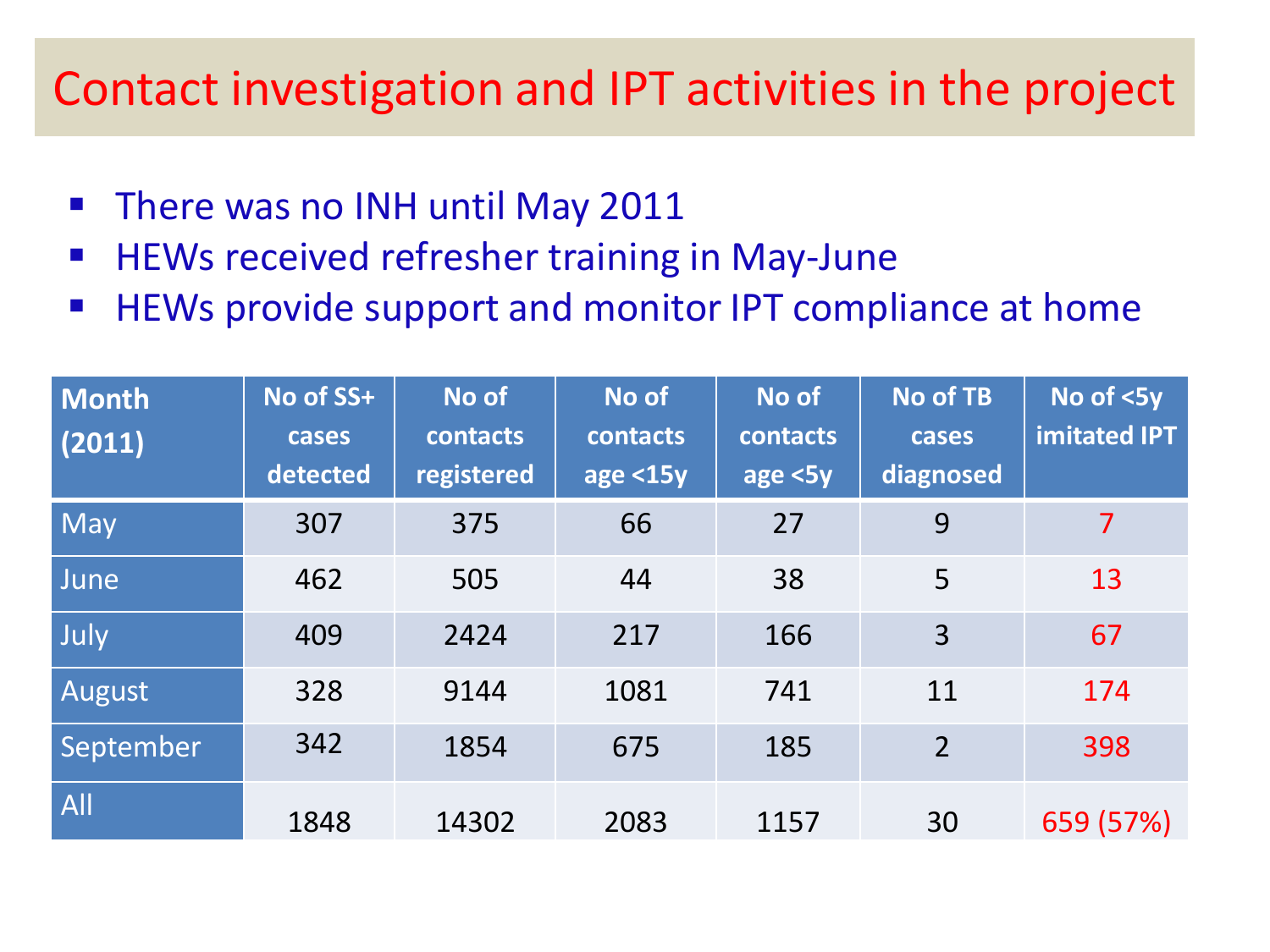### Successful implementation and scale-up of IPT services would depend on

#### **Planning and prioritizing IPT**

- $\triangleright$  Proper planning and resource allocation within the NTP
- $\triangleright$  Ensuring availability of INH (preferably in blister packs)
- $\triangleright$  Provision of separate registers, contact cards and reporting formats
- $\triangleright$  Phased implementation and scaling-up of activities

#### **Capacity building**

- $\triangleright$  Training of staff about diagnosis and treatment of childhood TB, contact investigation and IPT
- $\triangleright$  Improving communities' awareness about the risk of TB after exposure and the role of IPT in mitigating this risk
- $\triangleright$  Counseling of parents about the importance of completing IPT

Community-based contact screening, IPT provision and follow-up improve **access**, **uptake** and **compliance**